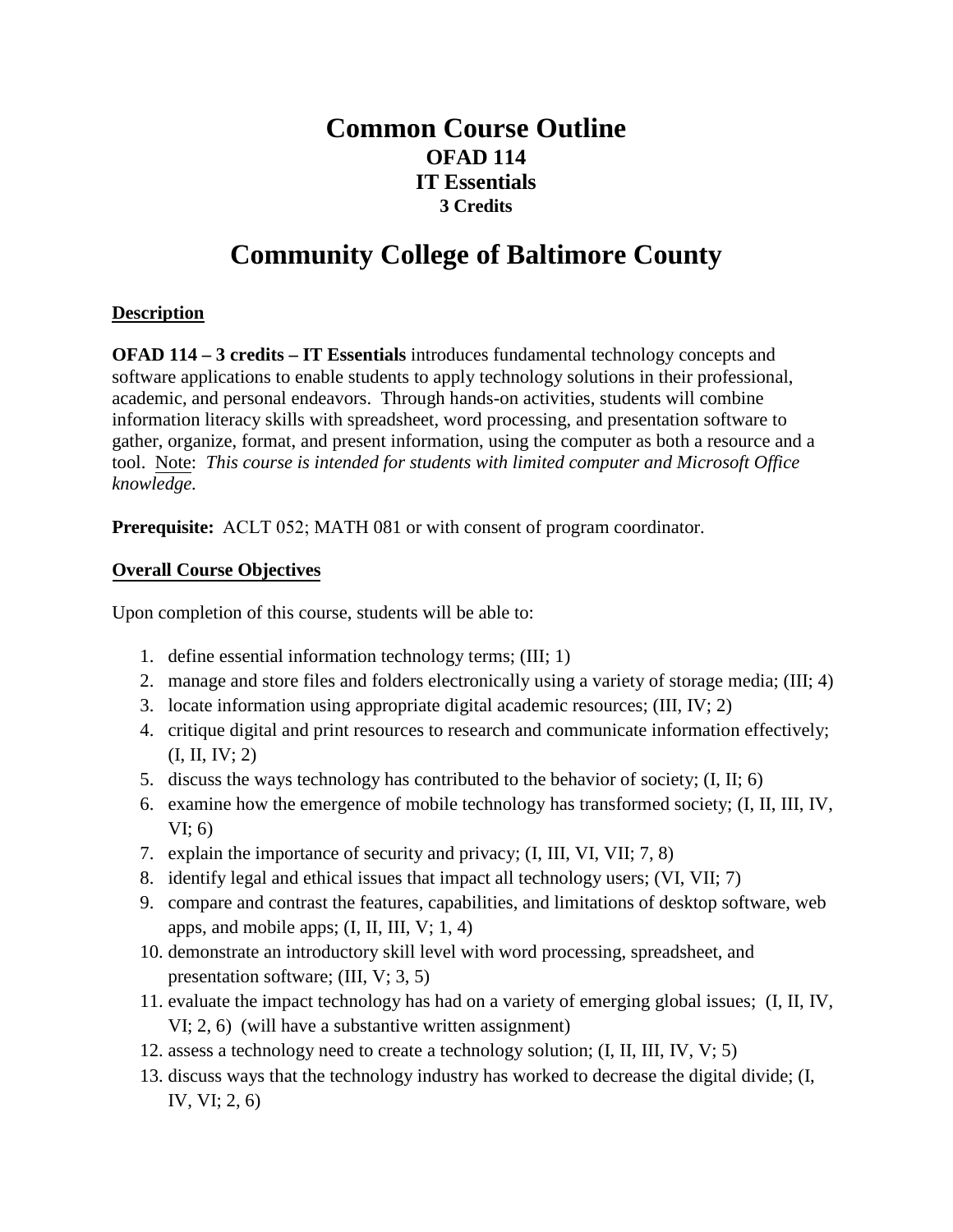- 14. collaborate to produce and share documents; and (I, III; 1, 3, 4, 9)
- 15. integrate technology, software application, and information literacy skills to collect data, organize data electronically, analyze data, and convert data into information. (I, II, III, IV, V, VI; 3, 5)

### **Major Topics**

- I. Essential Information Technology Concepts
- II. Mobile Technologies
- III. Technology Needs
	- A. Needs assessment
	- B. Limitations and features of hardware and software
- IV. Web Skills
- V. Shared Resources
- VI. Information Literacy
	- A. Research databases
	- B. Digital resources
	- C. Citing sources
- VII. Basic Microsoft Office Skills
	- A. File management
	- B. Word processing software
	- C. Spreadsheet software
	- D. Presentation software
- VIII. Online Communication and Collaboration
	- A. Collaborative tools
	- B. Web apps
	- C. Social media
	- IX. Computer Ethics and Legal Issues
	- X. Security and Privacy
	- XI. Global Citizenship and Technology
		- A. Third World and emerging economies
		- B. Language technologies
		- C. Sustainability
		- D. Net neutrality
- XII. Digital Divide
	- A. Barriers to technology access
	- B. Government censorship

#### **Course Requirements**

Grading procedures will be determined by the individual faculty member but must include the following: